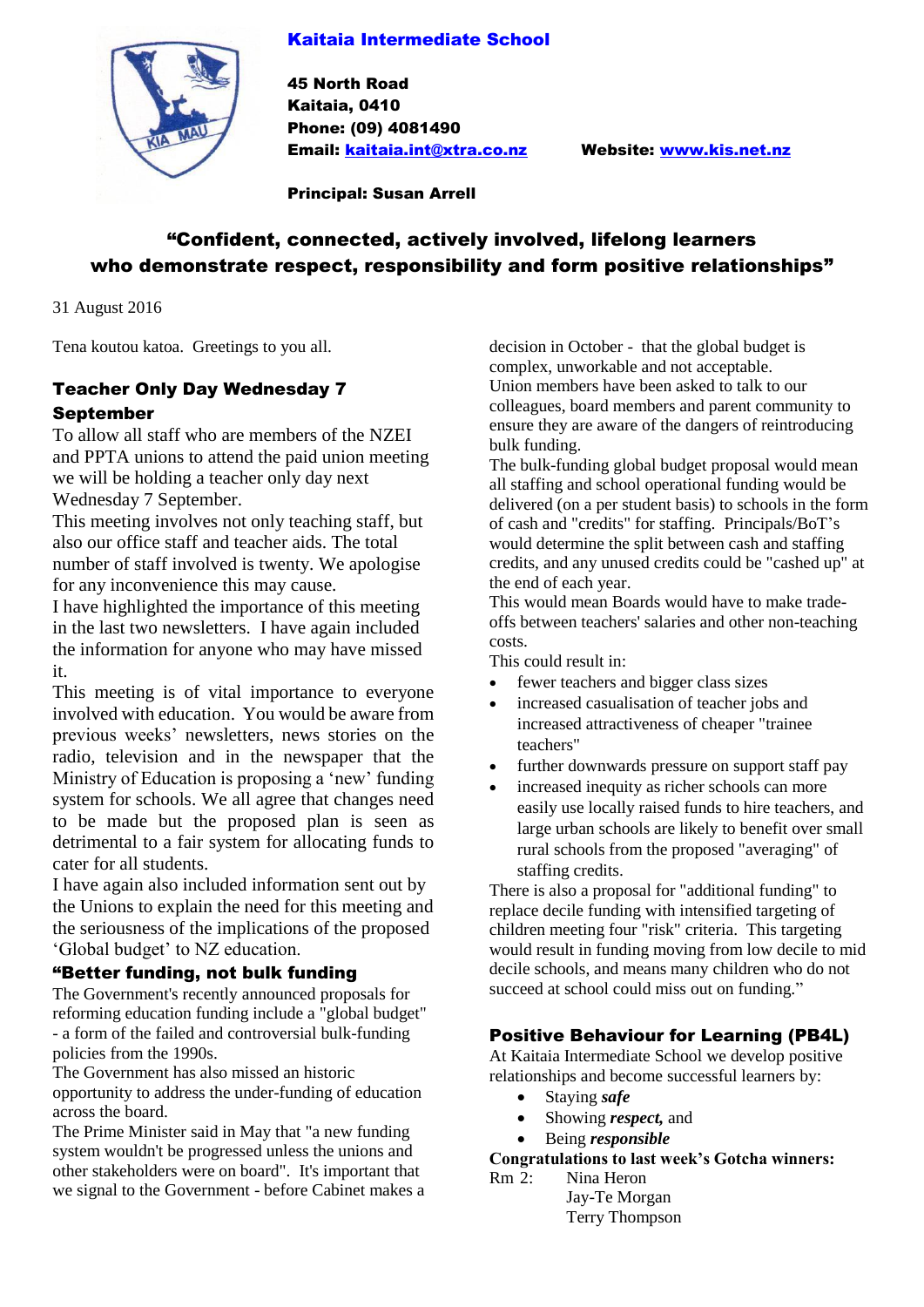- Rm 3: Rachel Cox
- Rm 4: Jack Philip Tyra Masters

## PB4L Focus – Using respectful

## language

**Show respect**

- I will use polite language in class and in the playground
- I will use an appropriate voice level in the classroom
- I will use a polite tone to speak to adults **Act Responsibly**
- I will use a civil (polite) tone
- The voice level I use in the playground may be different to the one I use in class.
- I will not respond to vulgar language by using the same kind of language

**Be Safe**

 When disputing a point, I will use a polite (if firm) tone of voice.

## KIS Speech Finals tomorrow 1 September

We have changed the date of the school speech finals to tomorrow 1 September at 2 p.m. This is to allow the students who have reached the finals and are also going to the AIMs tournament in Tauranga next week to take part.

#### Congratulations to Kaitaia Central Football Club

This team performed very well, and won the final game of the season against Eastern, a team that they had never beaten before, to take out the Brian Jones Cup. Kaitaia Intermediate students on the team include Denzal Andersen, Patience Andersen, Vinny Payton, Jayden Murray, Josh Morris, Charlie Doak, Ryan Johnson, Courtney Henderson. Coach: Wayne Morris



## Football Mania Holiday Programme

Enrolment Forms are available at our school office for the programme or contact Paulo.

# Football Mania Holiday **Programme**

## Program 1: 26<sup>th</sup> Sept - 30<sup>th</sup> Sept Program 2:  $3^{\text{rd}}$  Oct -  $7^{\text{th}}$  Oct



Kaitaia Intermediate

Mangonui School

Ages 5yrs+

Skills, Drills, Games & Player Development

## Cost: \$30 per day or \$100 per program

Registrations and Information Contact: Paulo Montino 021 069 1762

Email: footballmaniafarnorth@gmail.com

FOR MORE INFO & UPDATES LIKE US ON FACEBOOK

https://www.facebook.com/footballmaniafarnorth

### Reminder - School Lunch Orders – New addition of fish

School lunches will be available for purchase on **Friday** this week.

Hot chips, fish and hotdogs (on a stick) for \$3 each can be pre-ordered in class throughout the week with payment made to the office.

#### Important Dates to remember:

| 1 Sept | <b>Room 16 Assembly</b>     |
|--------|-----------------------------|
| 1 Sept | <b>School Speech Finals</b> |
| 2 Sept | Trash to Treasure 2 p.m.    |

- **5-9 Sept AIMS Games in Tauranga 9 Sept FN Zone Cross Country 12 Sept Y8 Kaitaia College Orientation 15 Sept Far North Speech Competition 15 Sept Room 4 Assembly 21 Sept Mufti Day 22 Sept Y8 – Kaitaia College Principal 23 Sept Tumeke Assembly**
- **23 Sept Last Day of Term 3**

Ka kite ano

samell

Sue Arrell Principal